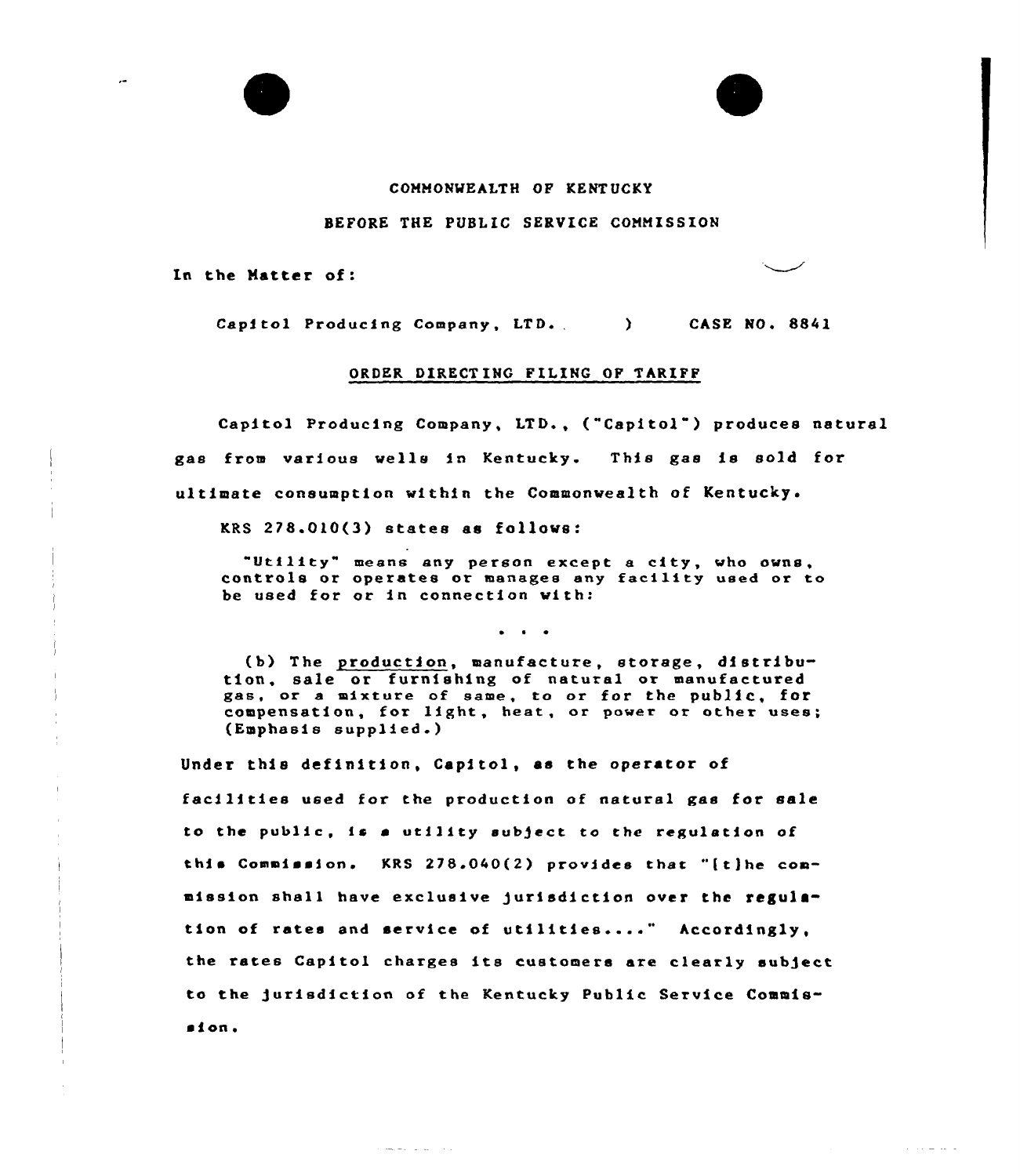The rates Capitol is currently charging for the gas it produces are those set forth in the Natural Gas Policy hct of 1978 ("NGPA"). 1/ The NGPA prescribes maximum prices that producers may charge for gas that falls within certain specifically defined categories. However, the NGPA did not take avay the authority of individual states to set producer prices that are lover than the maximum NGPA-established prices. This is clear from Section 602 of the NGPA which states as follows:

SEC. 602. EFFECT ON STATE LAWS. (a) AUTHORITY TO PRESCRIBE LOWER MAXIMUM LAWFUL  $PRTCES$ .  $-$ Nothing in this hct shall affect the authority of any State to establish o r enforce any maximum lawful price state to establish of enforce any maximum fawful pro<br>for the first sale of natural gas produced in such State which does not exceed the applicable maximu state which does not exceed the applicable man<br>lawful price, if any, under title I of this Act.

Based upon the above cons1deratione end being advised, the Commission HEREBY ORDERS that Capitol Producing Company, LTD., shall, vithin <sup>30</sup> days from the date of this Order, file <sup>a</sup> tariff with this Commission setting forth the rates 1t nov charges for natural gas produced from its wells. The Commission will review the rates contained therein to determine if said rates are fair, just and reasonable as required by KRS  $278.030(1)$ .

<sup>1/</sup> Public Law 95-621, November 9, 1978